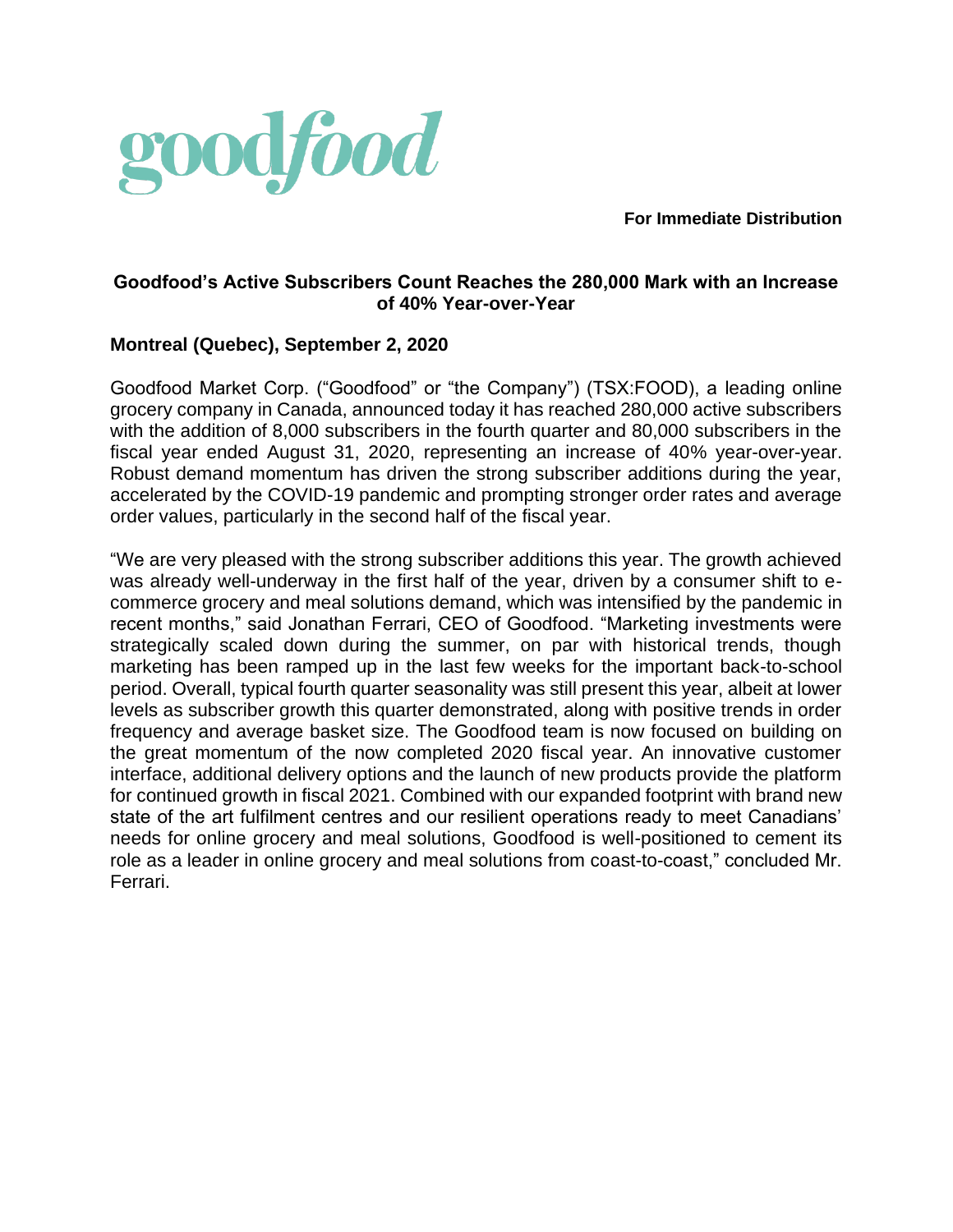## **About Goodfood**

Goodfood (TSX:FOOD) is a leading online grocery company in Canada, delivering fresh meal solutions and grocery items that make it easy for members from coast to coast to enjoy delicious meals at home every week. Goodfood's mission is to make the impossible come true, from farm to kitchen, by enabling members to do their weekly meal planning and grocery shopping in less than 1 minute. Goodfood members get access to a unique selection of products online as well as exclusive pricing made possible by its world class direct to consumer fulfilment ecosystem that cuts out food waste and expensive retail overhead. The Company has two production facilities (one operational in the Fall) and administrative offices in Montreal, Quebec, two production facilities in the Greater Toronto Area, Ontario (one in operation and another under construction), one production facility in Calgary, Alberta, one production facility in the Vancouver area, British Columbia, and a breakfast facility in Montreal, Quebec. Goodfood had 280,000 active subscribers as at August 31, 2020. [www.makegoodfood.ca](http://www.makegoodfood.ca/)

For further information:

#### **Investors and Media**

Philippe Adam Chief Financial Officer (855) 515-5191 IR@makegoodfood.ca Roslane Aouameur Director, FP&A and Investor Relations (855) 515-5191 IR@makegoodfood.ca